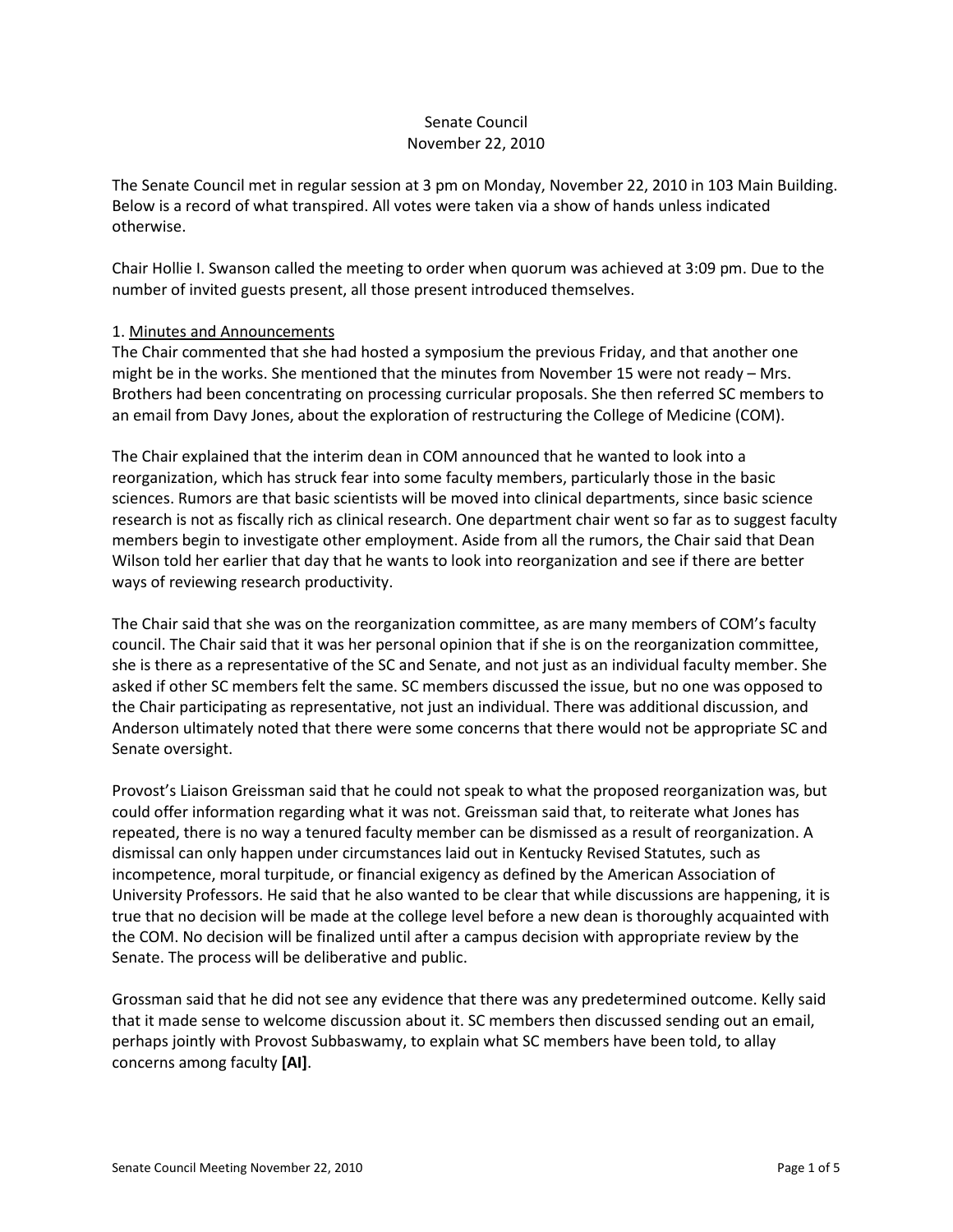Discussion then turned toward the recent lack of discussion regarding the proposed changes to *Governing Regulations VII* (*GR VII*). SC members noted the important issues that had been brought to light, and the need to address them. Greissman commented that his concern was that as knowledgeable and deliberative as the SC is, the SC has pretty much been at its wit's' end about how to and frame the discussion for such a dramatic change. He wondered about the benefits of sending such an issue to faculty that have not received the benefit of SC's informed discussions. Grossman stated that there were several issues that needed to be addressed, but that at least two of them are: the question of when does a unit cross the boundary from an administrative unit to an educational unit; and the question of what constitutes the core faculty of an educational unit. Blonder noted that there were a lot of associated, as well.

Grossman opined that there needed to be some decision on ideas about what constitutes an administrative and an educational unit, and if there is a continuum or a sharp difference. Any conversation would need to include the Office of the Vice President for Research (VPR), which should know the most about all the various units and centers. He further suggested a joint committee with the VPR, faculty, and the Office of the Provost come up with suggestions for the SC to discuss **[AI]**. He said that when it was understood what units have an educational component, it can then be determined how to define the core faculty of educational units. He commented that there seemed to be several models, even for those that are considered to be mostly educational units.

Moving to other matters, the Chair reminded SC members of its goal from the summer retreat to make sure faculty get input early into the decision-making process. Recently, the Chair was carbon-copied on an email from the Provost to John Rawls, chair of the Senate's Academic Facilities Committee (SAFC), in which the Provost includes input from the SAFC as part of his timeline for NAME OF DOCUMENT.

The Chair noted that elections for officers would occur soon, and said she was willing to serve another term if so desired by the body. Anderson said that she was not going to stand for the position of vice chair again, citing her opinion that the chair and vice chair should not both be from the health care colleges. Mrs. Brothers offered some general information about how the SC had conducted elections for officers in the past.

The Chair said that she attended a recent meeting where the proposed changes to honorary degrees were discussed. Greissman offered additional description of the changes.

Grossman asked that discussion return to officer elections. It was agreed that the Chair would depart prior to discussions regarding officer elections, at the end of the meeting.

The Chair invited Kelly, as chair of the Senate's Research Committee (SRC), to offer information about the matter of indirects. Kelly did so, saying that Vice President for Research Jim Tracy had been very active in their meetings, and offered quite a bit of useful information. The SRC moved to inform the SC of Tracy's willingness to share information, and that it encouraged the SRC to think about how that information can best be shared with the broader faculty.

After brief discussion, it was decided to invite Tracy to attend the February 2011 Senate meeting. Kelly explained that Tracy offered information regarding degrees of freedom, regulations, etc. He said that many faculty members know bits and pieces of research, but not many know all the aspects.

## 3. Feedback on Gen Ed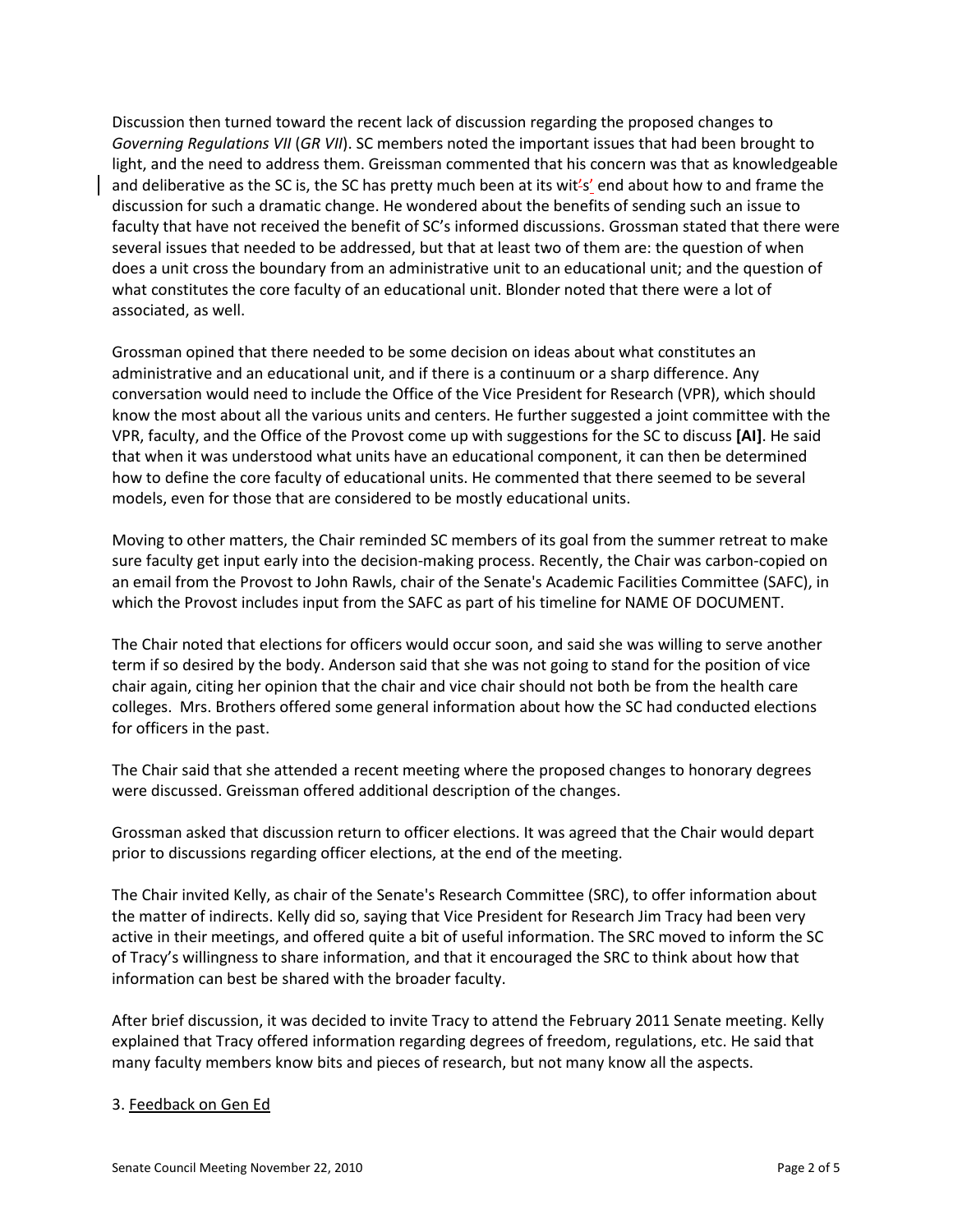At the invitation of the Chair, Associate Provost for Undergraduate Education Mike Mullen offered some information about what the presentation to the Senate in December, regarding the implementation of the Gen Ed curriculum, should include. SC members offered a wide variety of comments, and the Chair also transmitted a concern from an absent member.

After discussion, Grossman **moved** that the SC communicate to the Senate that the SC recommends that the Senate vote affirmatively on the motion on the table [that the Senate approve the implementation of the Gen Ed curriculum effective fall 2011 for all incoming undergraduates]. Nokes **seconded**. There being no discussion, a **vote** was taken and the motion **passed** with none opposed.

## 4. Overview of Commencement – Q & A with Associate Provost for Academic Administration Jeannine Blackwell

The Chair invited Associate Provost for Academic Administration Jeannine Blackwell to offer information about the commencement activities for December and May. Blackwell offered detailed information about the two ceremonies, and answered a wide variety of questions from SC members. She confirmed that the SC Chair will participate by handing diplomas to the President, who will hand the diploma to the student. Various SC members expressed their appreciation for the thought put into the new and changed aspects of December and May commencements.

Senator Tony English (Health Sciences/Rehabilitation Science) commented that the activities as described by Blackwell did sound great. He said that during the Senate meeting when the proposal for a pilot December commencement was discussed, there was no mention of changing the spring festivities, specifically recent information that the individual college recognition ceremonies would no longer be held. After some discussion, the Chair asked Mrs. Brothers about how the matter was presented to the Senate during discussion. After consulting the meeting's notes, Mrs. Brothers reported that there was no mention that the individual college recognition ceremonies would not be allowed. The Chair added that the motion approved by the Senate was for a December commencement pilot, and that was all.

Greissman suggested that holding receptions instead of recognition ceremonies would satisfy the intent of the recognition ceremonies. He commented that having college recognition ceremonies would essentially negate the larger ceremonies planned for December and May, in which students would all be recognized by name. English commented that colleges would have to hold receptions, which are more expensive (including refreshments, music, etc.), between the morning and afternoon ceremonies, resulting in some faculty having to remain at Rupp Arena for ten hours or more.

Greissman said that he did not want to diminish the time commitment made regarding the proposed changes, and recognizing students for individual achievement in a reception is just fine. The issues cannot be resolved presently, however, and the major point was the approval of a December graduation as a pilot and establishing a founder's day. The changes also offer a less complicated spring ceremony (with some students graduating in December). He asked that it be left that the SC has raised issues about the recognition ceremonies, and that there need to be some discussions about what will occur during spring commencement **[AI]**.

Blackwell offered some closing comments, and agreed that she and Greissman would take the meeting's comments back to the Provost for discussion. The Chair thanked her for attending, and for all the effort put forth into the changes to commencement.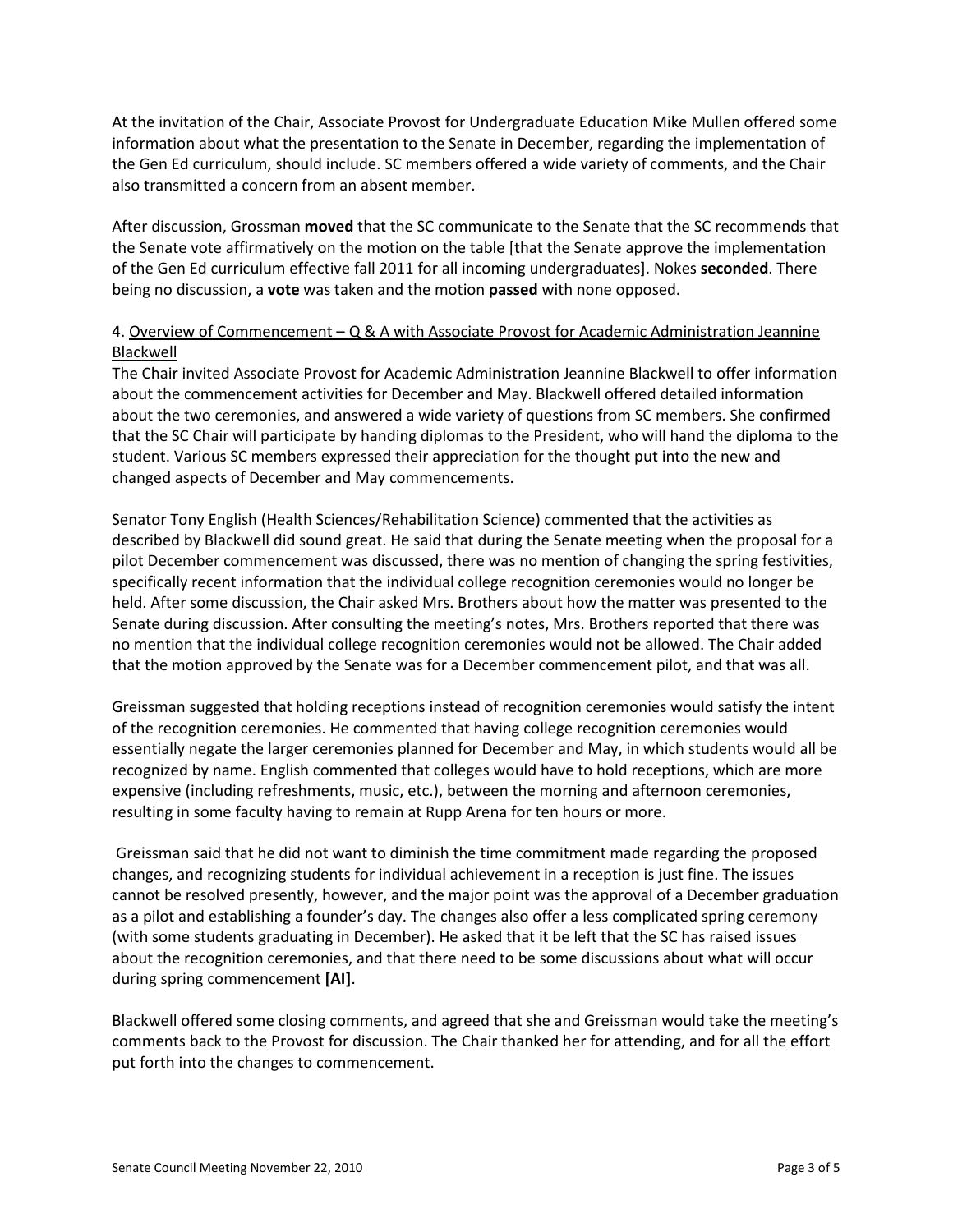Grossman then **moved** to adjourn, and Nokes **seconded**. There being no discussion, a **vote** was taken and the motion **passed** with none opposed. The meeting was adjourned at approximately 4:20 pm.

[The Action Items that follow are an official part of the minutes.]

Respectfully submitted by Hollie I. Swanson, Senate Council Chair

SC members present: Anderson, Blonder, Grossman, Kelly, Nokes and Swanson.

Provost's Liaison present: Greissman.

Prepared by Sheila Brothers on Wednesday, December 2, 2010.

| #   | $\sqrt{ }$ | Item                                                                                                                                                                                                                                                                  | Responsibility     | Completed |
|-----|------------|-----------------------------------------------------------------------------------------------------------------------------------------------------------------------------------------------------------------------------------------------------------------------|--------------------|-----------|
| 5.  |            | SC subset to examine and revise the description of the administrative<br>coordinator's job duties with a view towards increasing compensation. (7/14/10)                                                                                                              | Grossman,<br>Chair |           |
| 6.  |            | Develop charge for Senate's Committee on Committees. Include in the charge<br>that it explore need/establishment of committee for "grievances," as well as<br>"graduate student/post-doc education and related issues." (7/14/10; 8/30/10)                            | <b>SC</b>          |           |
| 12. | $\sqrt{}$  | Discuss expansion of EEP with Associate Provost for Faculty Affairs to allow<br>transfer to be used for graduate coursework. (7/14/10)<br>Discuss expansion of EEP with Provost Subbaswamy (6 credits per semester).                                                  | Chair              | 8/2010    |
|     |            | (8/16/10)                                                                                                                                                                                                                                                             | Chair              | 9/2010    |
|     |            | Clarify with Provost Subbaswamy the term "cost-neutral" WRT a pilot for<br>graduate credit EEP transfer to partner/spouse/dependent.                                                                                                                                  | Chair              |           |
| 17. |            | Create web-based mechanism for faculty to offer input into the President's<br>annual evaluation; evaluation process will occur during April. (8/16/10)                                                                                                                | <b>SC</b> Anderson |           |
| 20. |            | Charge Senate's Academic Programs Committee with creating processes for<br>substantive change issues (teach-out, contractual/consortium process, off-<br>campus sites, how to reopen a suspended program). 8/23/10                                                    | <b>SC</b>          |           |
| 24. |            | Review Senate meeting attendance policies. (8/30/10)                                                                                                                                                                                                                  | SC                 |           |
| 26. |            | Query VP IRPE Connie Ray about number of administrators at UK vs. benchmark<br>institutions. (9/20/10)                                                                                                                                                                | Mrs. Brothers      |           |
| 27. |            | Send SC's spring evaluation of President Todd to all Board of Trustees members.<br>Share SC's spring evaluation of President Todd with faculty members. Create<br>numerical ratings for the Board's evaluation in early fall and submit those<br>privately. (9/20/10) | <b>SC</b>          |           |
| 28. |            | Invite the Board of Trustees' chair to a SC meeting. (9/27/10)                                                                                                                                                                                                        | Chair              |           |
| 31. |            | Ask the Provost to submit a statement of financial and administrative feasibility<br>for proposals prior to the proposals being sent to cmte. (10/4/10)                                                                                                               | Greissman/SC       |           |